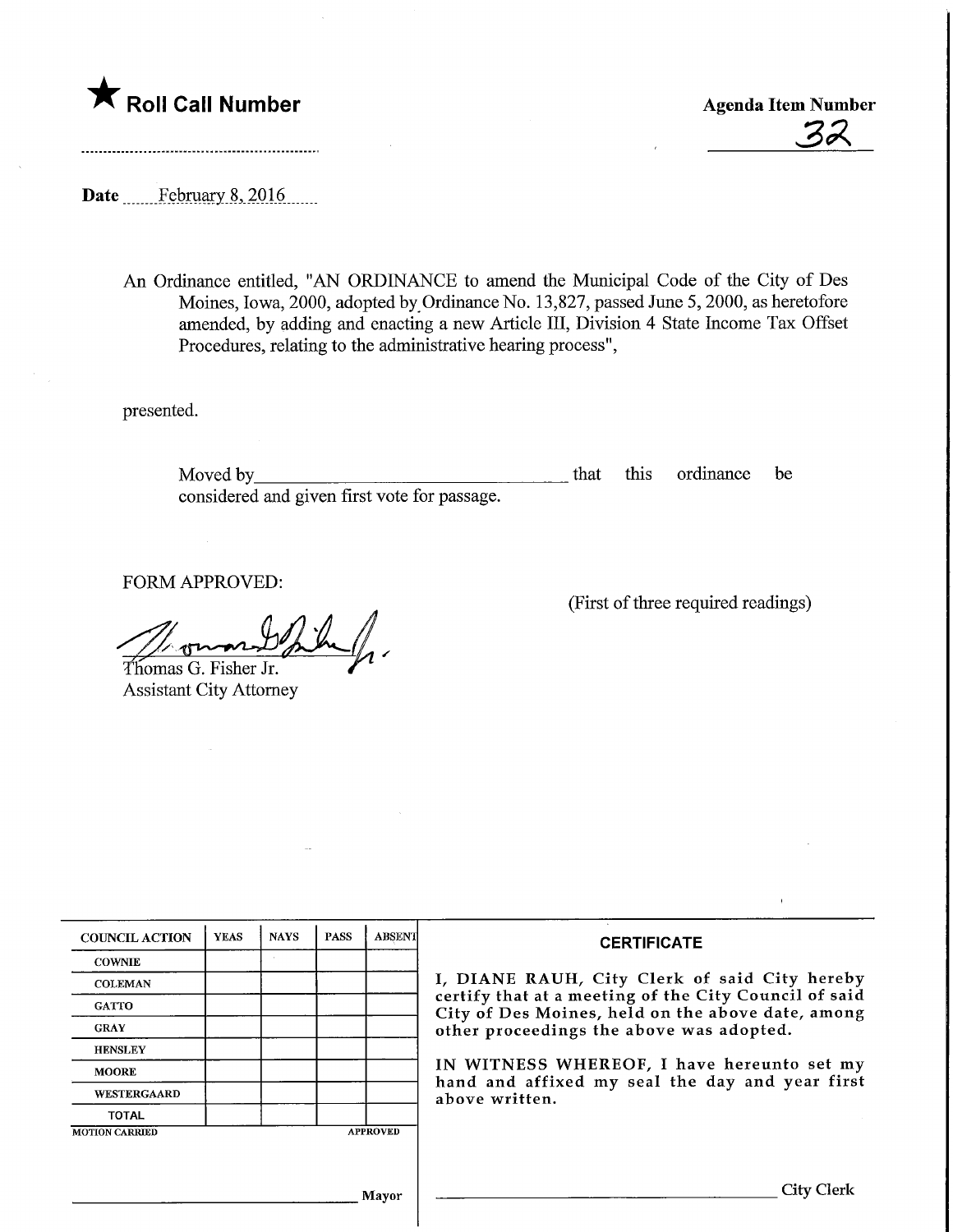### ORDINANCE NO.

AN ORDINANCE to amend the Municipal Code of the City of Des Moines, Iowa, 2000, adopted by Ordinance No. 13,827, passed June 5,2000, as heretofore amended, by adding and enacting a new Article HI, Division 4 State Income Tax Offset Procedures, relating to the administrative hearing process.

Be It Ordained by the City Council of the City of Des Moines, Iowa:

Section 1. That the Municipal Code of the City of Des Moines, Iowa, 2000, adopted by

Ordinance No. 13,827, passed June 5,2000, as heretofore amended, is hereby amended by adding

and enacting a new Article HI, Division 4 State Income Tax Offset Procedures, relating to the

administrative hearing process, as follows:

## DIVISION 4. STATE INCOME TAX OFFSET PROCEDURES

#### Sec. 3-26. Statement of Purpose.

This division provides procedures to follow in the event that the city seeks to collect legally enforceable debts owed to the city by placement of such qualified debts in the state program established and maintained by the Iowa Department of Administrative Services to offset the debts against a person's state income tax refund pursuant to Iowa Code section 8A.504 and the Iowa Administrative Rules implemented thereunder.

# Sec. 3-27. Notice of Intent to Place Debt; Informal Opportunity to Challenge Placement of Debt.

- (a) A department director or his or her designee shall make a good faith effort to collect a qualified debt. If such effort to collect is not successful, notice shall be provided to the debtor by regular mail that the debt will be placed in the offset program and that the debtor shall have an informal opportunity to challenge such placement by filing the challenge with the finance director within ten days of the date of notice.
- fb) If a challenge to the placement of the debt in the offset program is timely filed, the finance director or his or her designees shall notify the debtor of the date and time that it will conduct an informal hearing on such challenge. At such informal hearing the debtor shall be provided with an opportunity to present its challenge either in-person or by electronic means. After the informal hearing, a determination on the challenge shall be delivered to the debtor by regular mail.